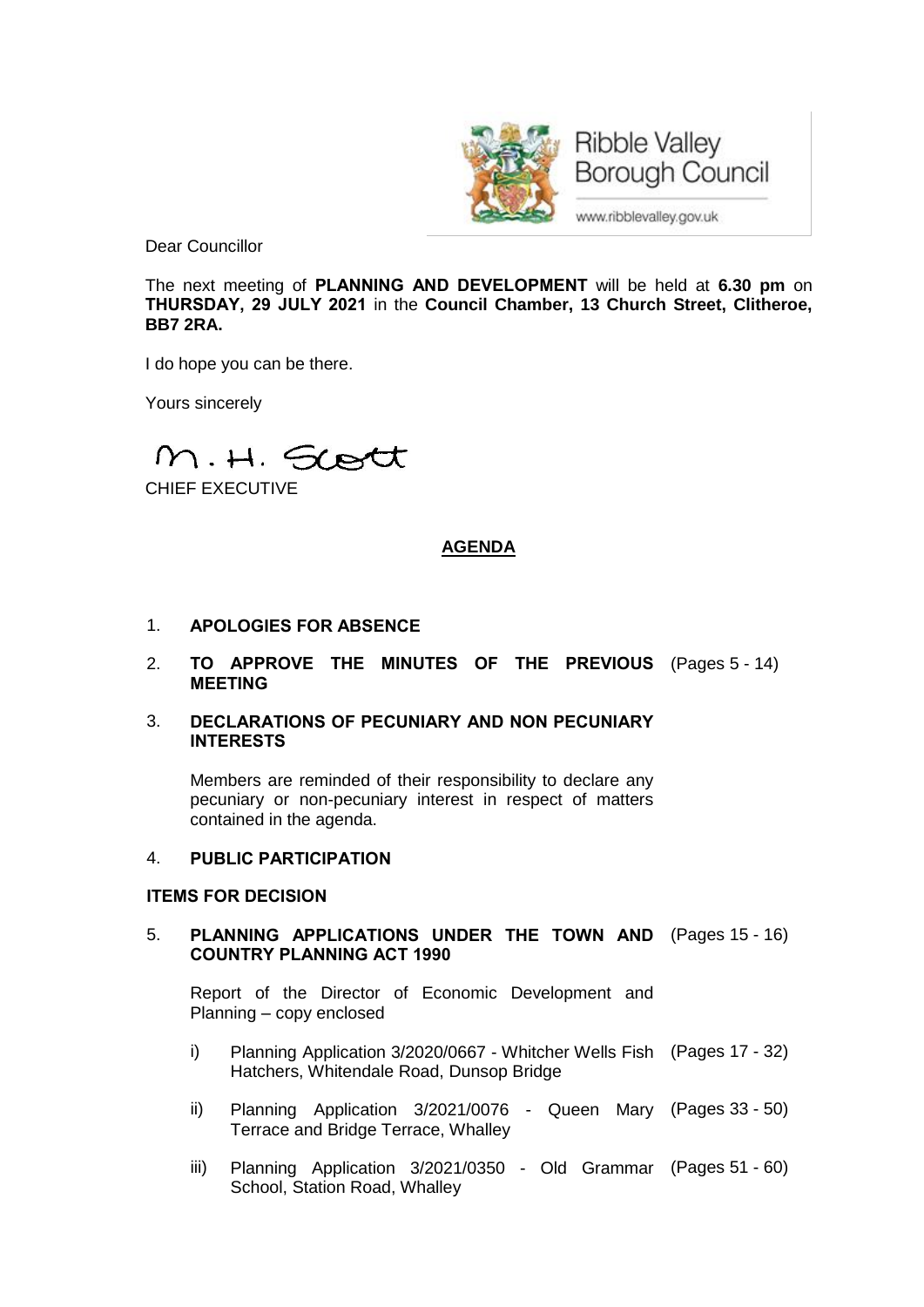- iv) Planning Application 3/2021/0351 Old Grammar (Pages 61 72) School, Station Road, Whalley
- v) Planning Application 3/2021/0332 Clitheroe Golf Club (Pages 73 76)
- vi) Planning Application 3/2021/0493 Atrium Cafe, (Pages 77 82) Clitheroe Castle Museum
- vii) Planning Application 3/2021/0555 42 Knowsley Road, (Pages 83 90) **Wilpshire**
- viii) Planning Application 3/2021/0488 TMG Sports (Pages 91 94) Vehicles Building D, Mitton Road Bus Park, Whalley
- ix) Planning Application 3/2020/1059 Stanley House, (Pages 95 110) **Mellor**
- x) Planning Application 3/2020/1060 Stanley House, (Pages 111 120) Mellor

### 6. **LONGRIDGE CRICKET CLUB SECTION 106 MONIES** (Pages 121 - 122)

Report of Director of Economic Development and Planning enclosed.

#### 7. **STRATEGIC HOUSING AND EMPLOYMENT LAND** (Pages 123 - 126) **STUDY - CONSULTANCY SUPPORT**

Report of Director of Economic Development and Planning enclosed.

#### 8. **STRATEGIC HOUSING AND EMPLOYMENT NEEDS** (Pages 127 - 130) **ASSESSMENT (SHENA)**

Report of Director of Economic Development and Planning enclosed.

### **ITEMS FOR INFORMATION**

#### 9. **LOCAL DEVELOPMENT FRAMEWORK - ANNUAL** (Pages 131 - 132) **MONITORING REPORT 2020/21**

Report of Director of Economic Development and Planning enclosed.

### 10. **APPEALS (IF ANY)** (Pages 133 - 148)

Appeals update.

- i) 3/2020/1085 construction of a pair of semidetached bungalows with associated gardens and parking areas at Land at Bank Cottages, Billington, BB7 9NL – appeal dismissed.
- ii) 3/2020/1070 division of one house into two dwellings. No extension or increase in accommodation proposed at Roall Garth, Hesketh